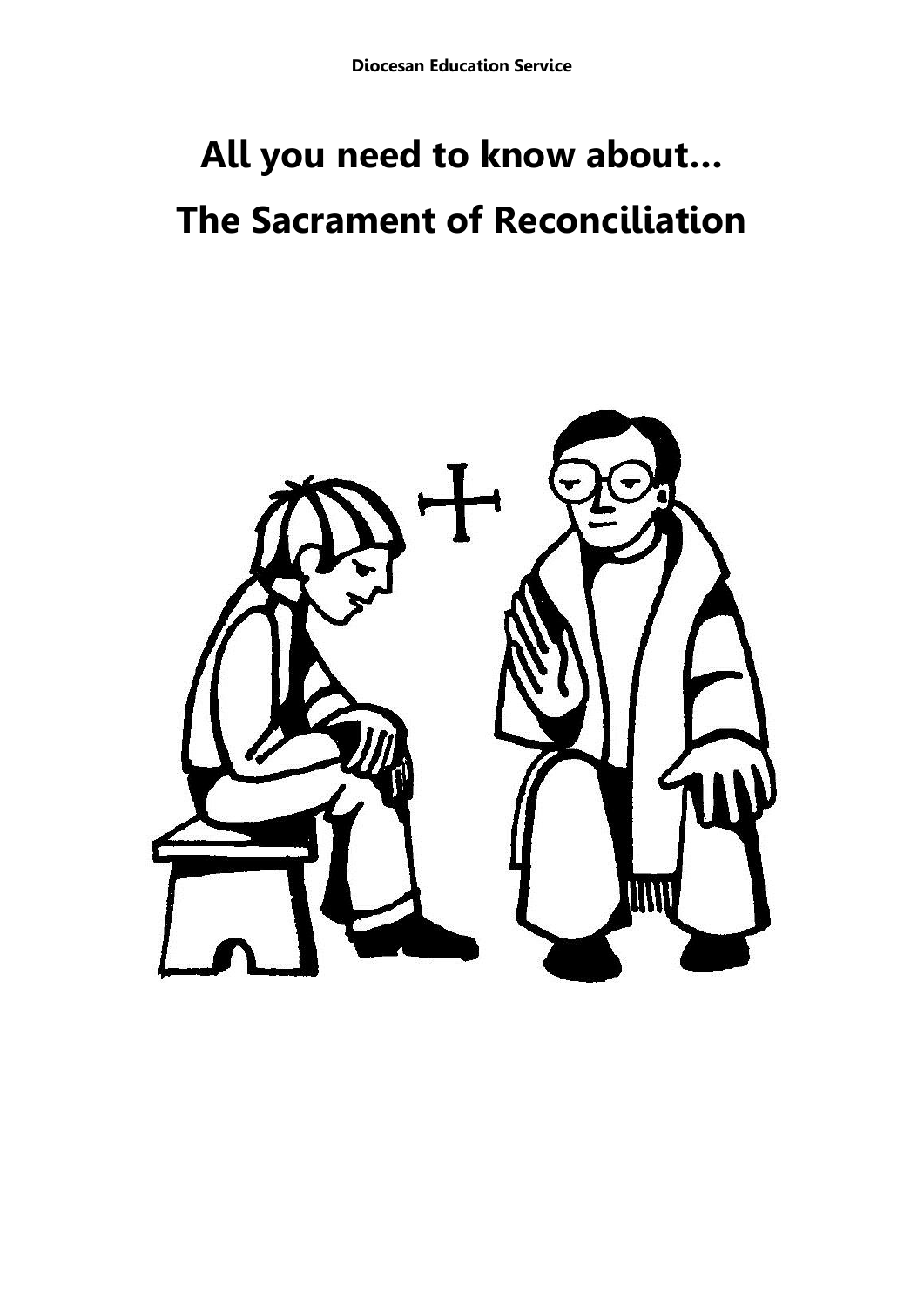**Diocesan Education Service**

## **All you need to know about…**

# **The Sacrament of Reconciliation**

# **What is it and what is the purpose of the Sacrament of Reconciliation?**

- Reconciliation is one of the seven Sacraments of the Church.
- It is one of the two sacraments of healing the other being the Sacrament of the Sick.
- Through the Sacrament of Reconciliation we receive God's forgiveness for our sins his pardon and healing and reconciliation with the Church.
- Through Reconciliation we are absolved of our sins and through our subsequent acts of penance we can help repair the damage caused.
- Sin causes damage to our relationship with God, with other people and with the Church. In the Sacrament we experience God's healing and forgiveness.
- It is also sometimes referred to as the Sacrament of Penance, of Forgiveness of Confession or of Conversion. All of these terms describe some aspect of the Sacrament and its effect. However 'Reconciliation' recognises the two part relationship between God, his Church and the person seeking the Sacrament and the healing which the Sacrament brings.
- The forgiveness of sins can only take place within the Sacrament of Reconciliation. Whilst during the Mass there is the Penitential Act, said during the Introductory Rite, and the Sign of Peace made before Holy Communion is received, these prayers and actions are not sacramental. They are an acknowledgement of our failings and a recognition that we need to ask for forgiveness. They also express our gratitude to God for the great mercy he shows us and our desire to be supported by the whole of the Communion of Saints (namely all members of God's family: the members of the Church who have died and gone to heaven, those in purgatory and those of us here on Earth at this moment).

# **How did Reconciliation originate?**

- The message of repentance is found in the teaching of St. John the Baptist who called people to repent and be baptised. Before beginning his ministry Jesus goes to John to be baptised. Jesus is revealed as God's beloved Son and, as the Son of God, he will bring God's forgiveness and reconciliation by his death and resurrection.
- Early in his ministry Jesus taught the disciples to ask for God's forgiveness when they prayed. The prayer he taught them was the 'Our Father' and is the prayer still used today. In it we ask God to "Forgive us our trespasses as we forgive those who trespass against us" (Matthew 6:12, Luke 11:4).
- Jesus also spent much of his time ministering to those that were in need of healing not just of body but also those who were troubled in mind because of the way that they were living their lives (The Healing of the Paralysed Man: Matthew 9:1-7, Mark 2:1-12, Luke 5:17-26; Zacchaeus Luke 19:1-10). He also spent time teaching through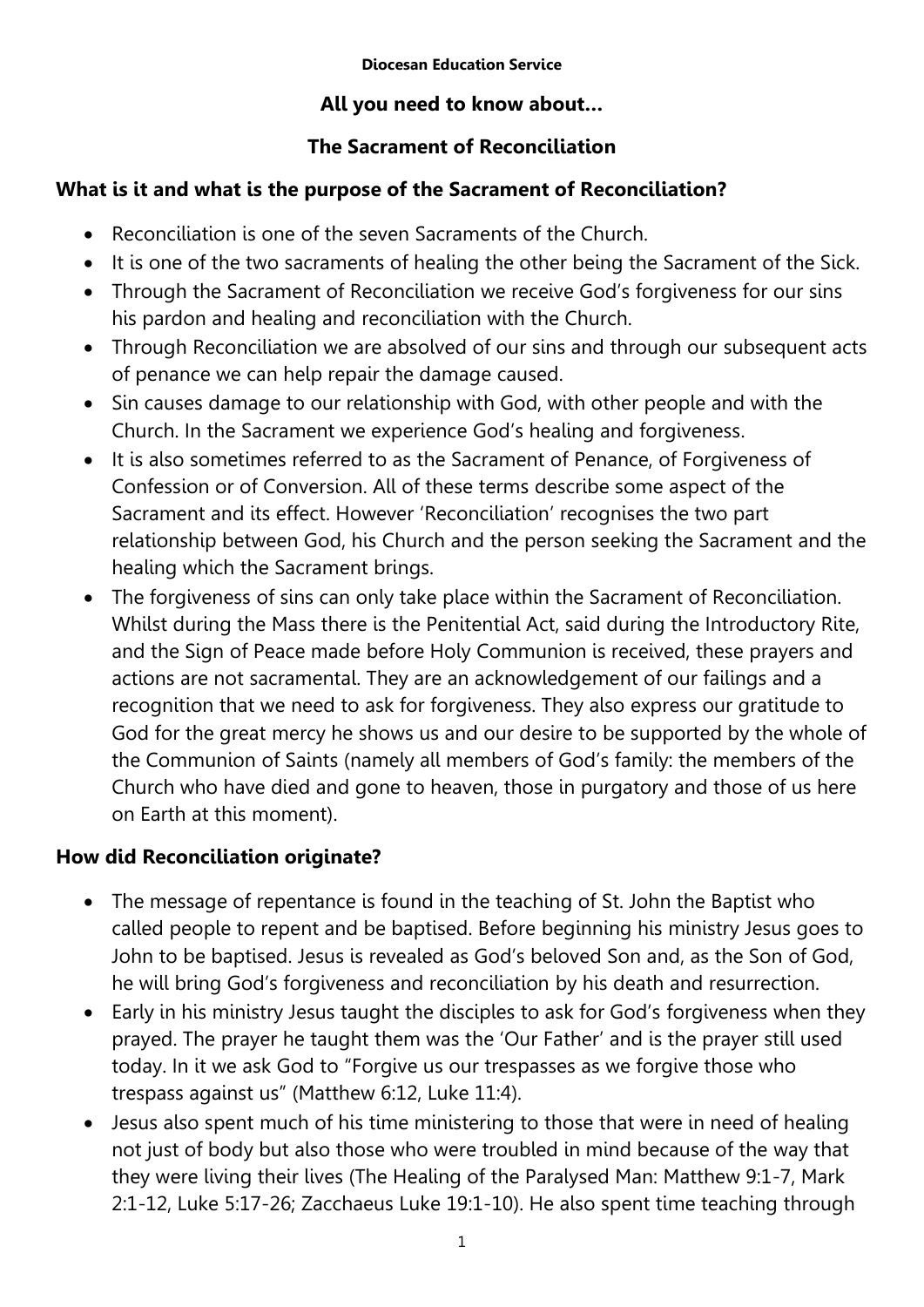the parables about the importance of seeking God's forgiveness (The Unforgiving servant Matthew 18:21-36 The Prodigal Son Luke 15: 11- 32).

- As Jesus died on the cross he prayed to the Father "Forgive them, Father, for they do not know what they are doing" (Luke 23: 34).
- After the Resurrection, before he ascended into heaven, Jesus gave the disciples the authority to forgive sins (Luke 24:47, John 20:23). The disciples, as leaders of the early Church, passed this authority on through the ministry of priests where it has remained ever since.

#### **When does Reconciliation take place?**

- The Sacrament of Reconciliation can be first received when a child reaches the age of reason which the Church sees as 7 years old. In this Diocese it normally takes place when the child is in Y2 or 3 of school.
- Although there is not a specific time in the year when First Reconciliation takes place the Seasons of Advent and Lent are appropriate times as these are the times in the Church's year when people reflect and focus upon how they can change to become better followers of Christ.
- A person cannot receive the Sacraments of First Eucharist or Confirmation before they have received the Sacrament of Reconciliation. Whilst Reconciliation is not a Sacrament of Initiation, it is necessary that it is received in preparation for these sacraments.
- First Reconciliation can take place at any stage in a person's life.
- The precepts of the Church require Catholics to receive Holy Communion at least once a year, especially in the Season of Easter. In order to be ready to do this, they will need to receive the Sacrament of Reconciliation. This is called Easter Duties.

#### **Where does Reconciliation take place?**

- Traditionally Reconciliation takes place within the Confessional: a small room divided into two by a screen which is contained within the body of the Church. In this way neither the penitent nor the priest can see one another. The priest is seated in the Confessional whilst the unseen penitent kneels throughout.
- In recent years it has become a more common practice to receive the Sacrament of Reconciliation face-to-face with the priest. This may still happen in the Confessional if some of the partition has been removed but it can also take place anywhere else in the Church out of earshot from others. In this situation it is more likely that both are seated.
- Whilst Reconciliation usually takes place in Church a confession can be heard anywhere. Priests will often administer the Sacrament to those who are sick either in their homes or in hospital.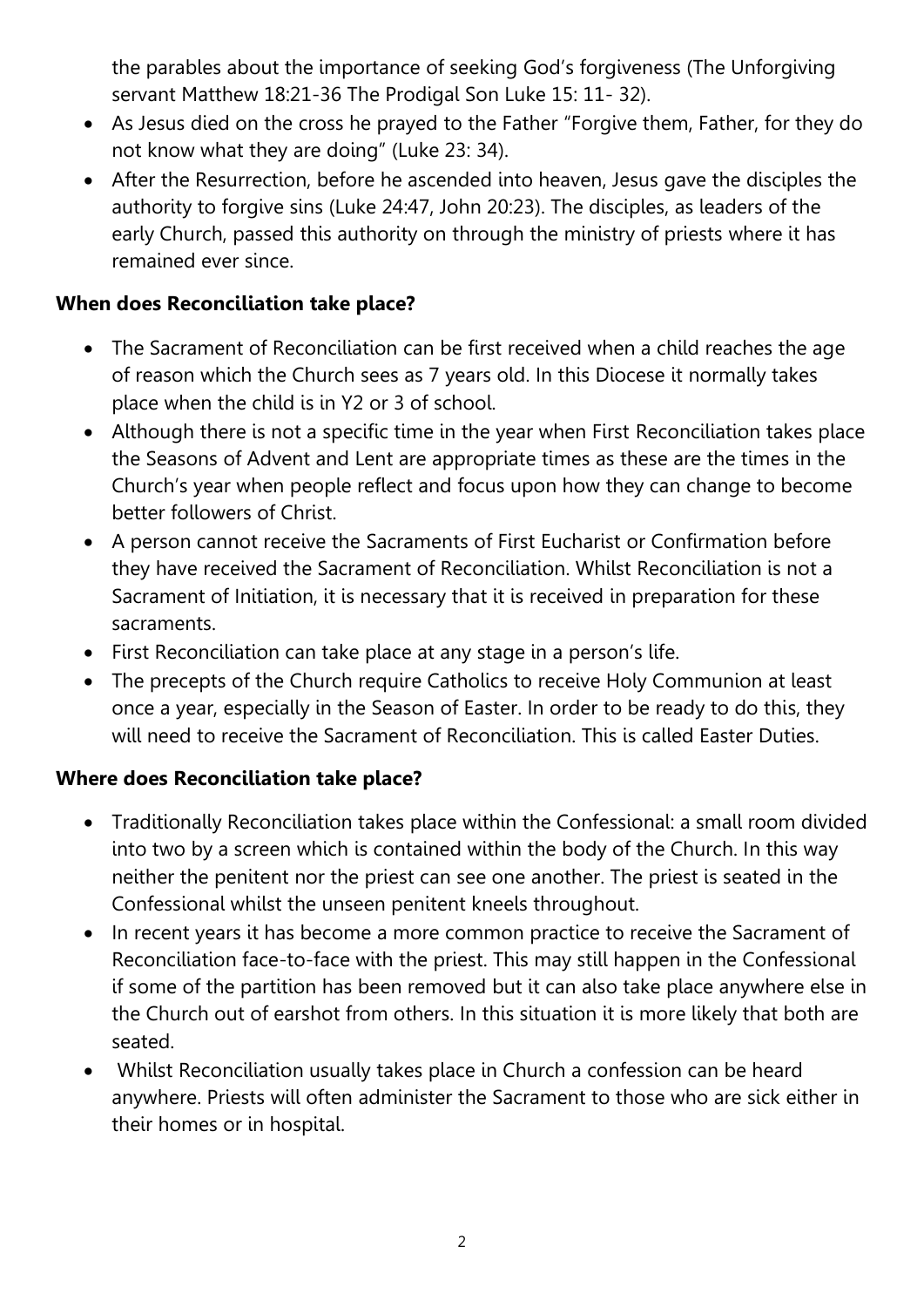#### **Can anyone receive the Sacrament of Reconciliation?**

 A baptised member of the Catholic Church may receive the Sacrament of Reconciliation.

# **How many times can you receive the sacrament of Reconciliation?**

- Reconciliation is a Sacrament which can be received as often as is necessary and at least once a year as the precepts require.
- Most parishes will provide opportunities for individual confession on a weekly basis.
- During the seasons of Advent and Lent parishes will usually offer a Service of Reconciliation whereby the congregation participate in an Examination of Conscience and then go to one of a number of priests available to have their individual Confession heard.
- In extreme circumstances of imminent peril a priest could offer General Absolution to a group of people all at the same time.

## **Who can celebrate the Sacrament of Reconciliation?**

Only an ordained bishop or priest can hear Confession.

#### **Who has to be present at Reconciliation?**

Only the priest and the person going to receive Reconciliation are present.

#### **What happens at the Sacrament of Reconciliation?**

#### **Examination of Conscience**

 The Examination of Conscience is undertaken before going to confession. It can either be done alone or within a communal Service of Reconciliation.

This is a reflective process whereby the person seeking forgiveness spends some time in quiet prayer thinking about the times they have sinned. Some people may read from Scripture or, if at a Service, listen to Scripture. Some people may reflect upon the Ten Commandments or The Beatitudes and use them as prompts to think about their own words and actions. In a Service the celebrant may ask a series of questions to which people can make their own silent response.

#### **Celebration of the Sacrament**

#### **Confession**

- The penitent goes to the priest where they are welcomed and together they make the Sign of the Cross.
- The penitent tells the priest how long it has been since they last went to Confession or that it is their first confession. Adults may also state something about their life e.g. they are married, have children etc.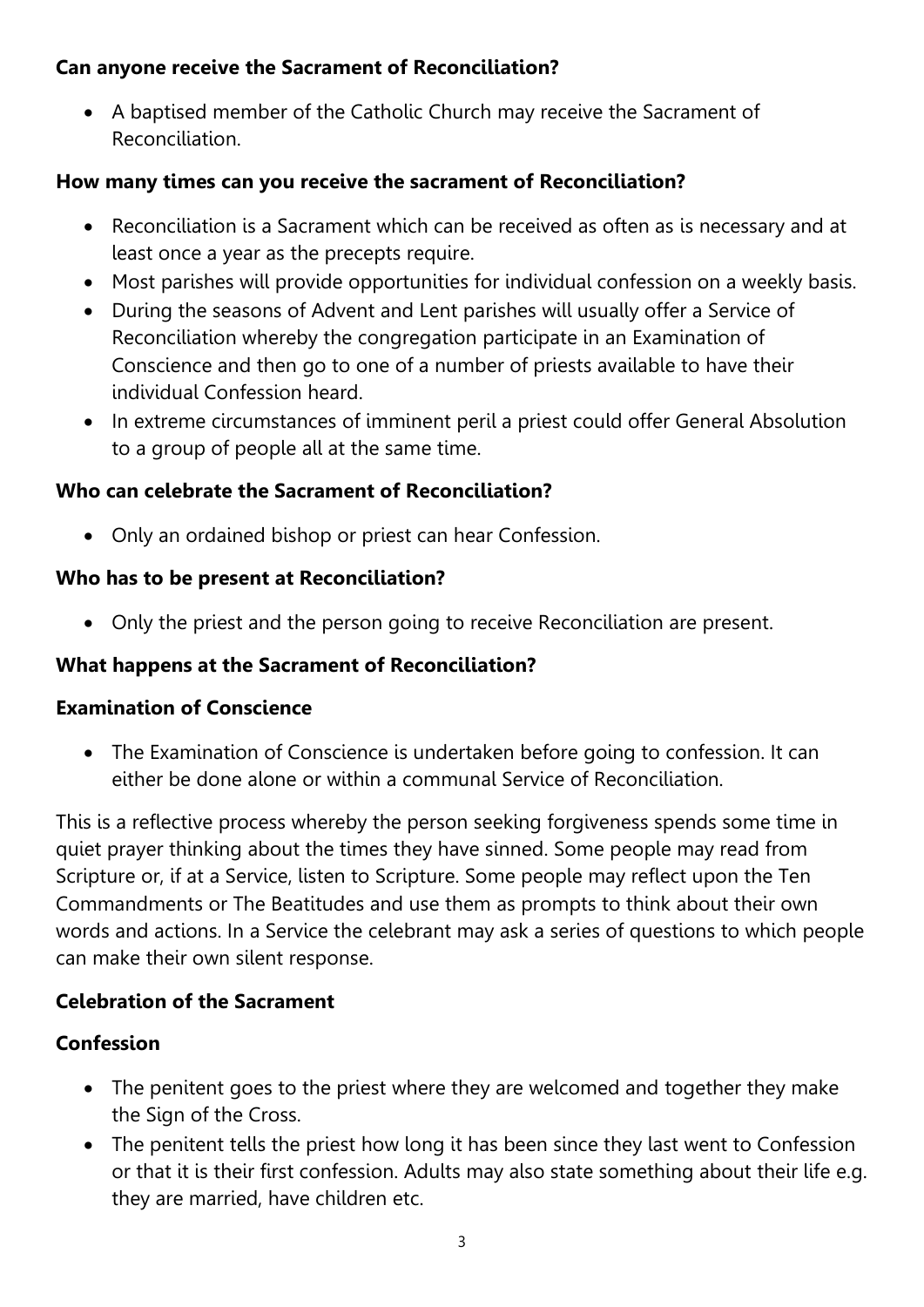• The penitent then confesses their sins.

If the Sacrament is taking place in the screened Confessional neither person can see the other. This is done to maintain the anonymity of the penitent and it also acts as a reminder that the priest is there as the person of Jesus. In effect we are talking directly to Jesus.

Anything which is said to the priest within the Sacrament of Reconciliation cannot, under any circumstance, be repeated or shared with any other person including the police or even in a Court of Law.

This part of the Sacrament is less formal in its structure in that it becomes a free-flowing dialogue between the penitent and the priest rather than following a pre-worded script. As part of the conversation the priest will offer counsel and advice. He may ask questions or prompt the penitent further.

The penitent is not expected to remember and recount each and every single wrong-doing they have committed in detail but they need to make known the failings they have which are particularly weighing heavily in their heart in order to receive absolution.

If the penitent, by accident, forgets to confess something which they have acknowledged to themselves as sinful during the Examination of Conscience, this will be absolved in the Sacrament as it was their intention to confess this sin. However, if they deliberately omit something the absolution will not cover that omission.

One of the strengths of the Sacrament of Reconciliation is that in order to receive absolution we do have to admit our shortcomings vocally. It is well known in the secular world that an important aspect of self-healing is openly admitting to another person/other people the faults that lie within one's own character.

# **Act of Penance**

• The priest offers the penitent an act of penance.

The purpose of the act of penance is that through completing it the penitent is making-up for the sins they have done and in this way they are helping to repair the damage caused to themselves, to others and to God.

Usually the act of penance is given in the form of a prayer which is to be said immediately after the Sacrament has finished. However, the priest may sometimes give a penance where the penitent has to do something specific rather than say a prayer.

# **Act of Sorrow**

The priest invites the penitent to make an Act of Sorrow.

The Act of Sorrow is a prayer said by the penitent through which they clearly state their sorrow and sadness for having done wrong. This is an important part of the Sacrament and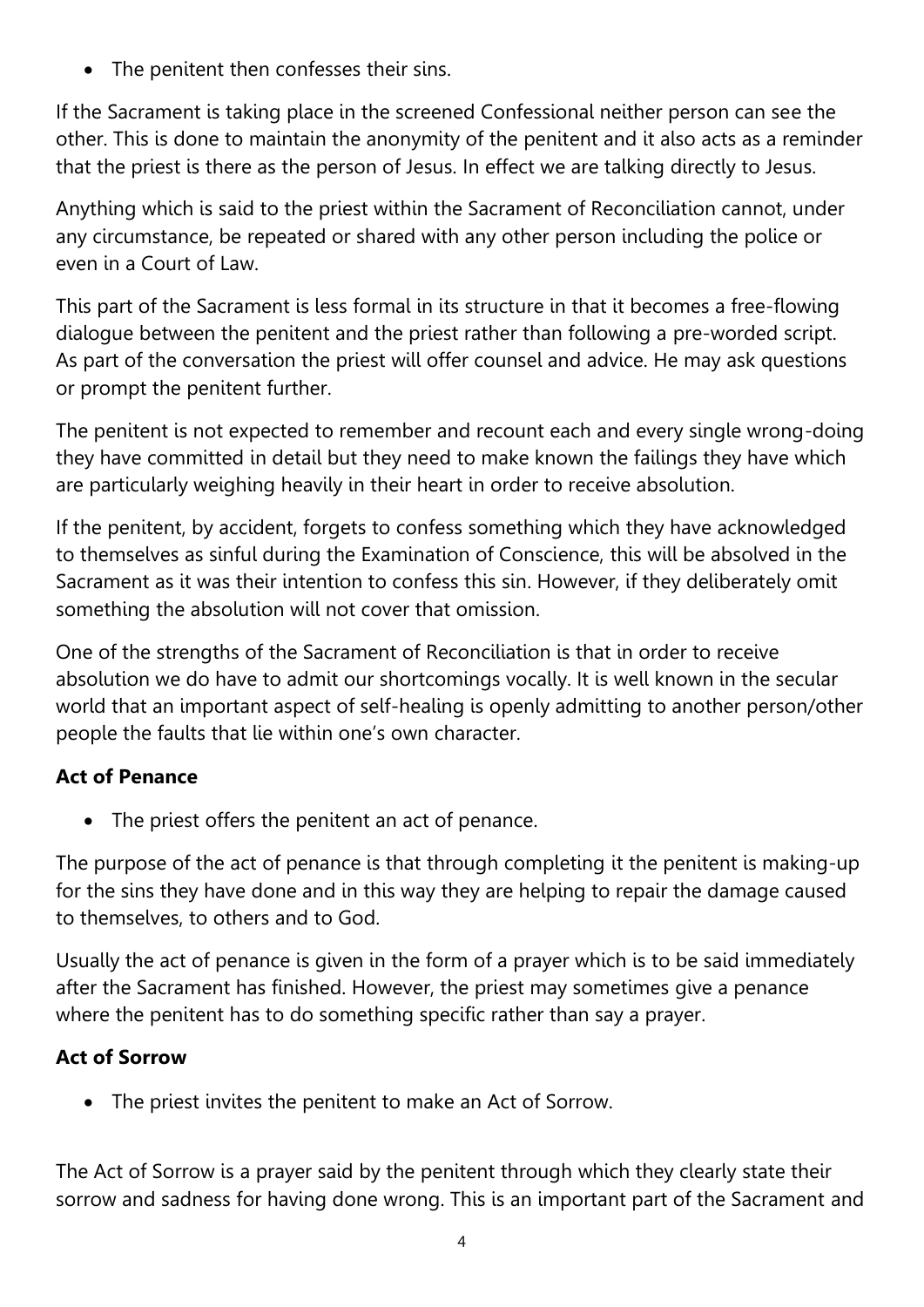without it the Sacrament would be void. Note that even if the penitent has verbally confessed their sin and expressed their sorrow if the true intention in their heart does not reflect this then again the Sacrament would not cover this aspect.

In this prayer the penitent also asks God for his help to live their life more like Jesus. This is known as a purpose of amendment and it recognises the true desire and willingness to change and be a better person.

There are several different versions of the Act of Sorrow available. It is also sometimes referred to as the Act of Contrition.

## **Absolution**

- The priest extends his hands over the penitents head and says the words of absolution.
- The priest also makes the Sign of the Cross over the penitent and they, at the same time, also make the Sign of the Cross over themselves.
- The priest then brings the celebration of the Sacrament of Reconciliation to an end and invites the penitent to go in peace.

The moment when the Sacrament is actually received is when the priest raises his hands above the penitent's head and prays the Prayer of Absolution: "God the Father of mercies, through the death and resurrection of your son, you have reconciled the world to yourself and sent the Holy Spirit among us for the forgiveness of sins. Through the ministry of the church, may God grant you pardon and peace. And I absolve you of your sins, in the name of the Father, and of the Son and of the Holy Spirit."

Once the celebration of the Sacrament is over the penitent spends some time in prayer giving thanks to God for his mercy. If prayers were given as the Act of Penance they should also be said. However, if a particular task was given as Penance, this should happen as soon as possible afterwards.

# **If you'd like to find out more about the Sacrament of Reconciliation you can …**

- watch a short film clip on [www.bustedhalo.com/features/confession-101-part-one](http://www.bustedhalo.com/features/confession-101-part-one) and [www.bustedhalo.com/features/confession-101-part-two](http://www.bustedhalo.com/features/confession-101-part-two)
- read more about it in 'Youcat' ('Youth Catechism of the Catholic Church') available from CTS
- read more about it in the 'Compendium of the Catechism of the Catholic Church' available from CTS
- watch the CaFE DVD 'First Holy Communion and Reconciliation' available to but from [www.faithcafe.org/collections/first-holy-communion](http://www.faithcafe.org/collections/first-holy-communion)
- read more in 'The Catholic Source Book' Harcourt Religion Publishers